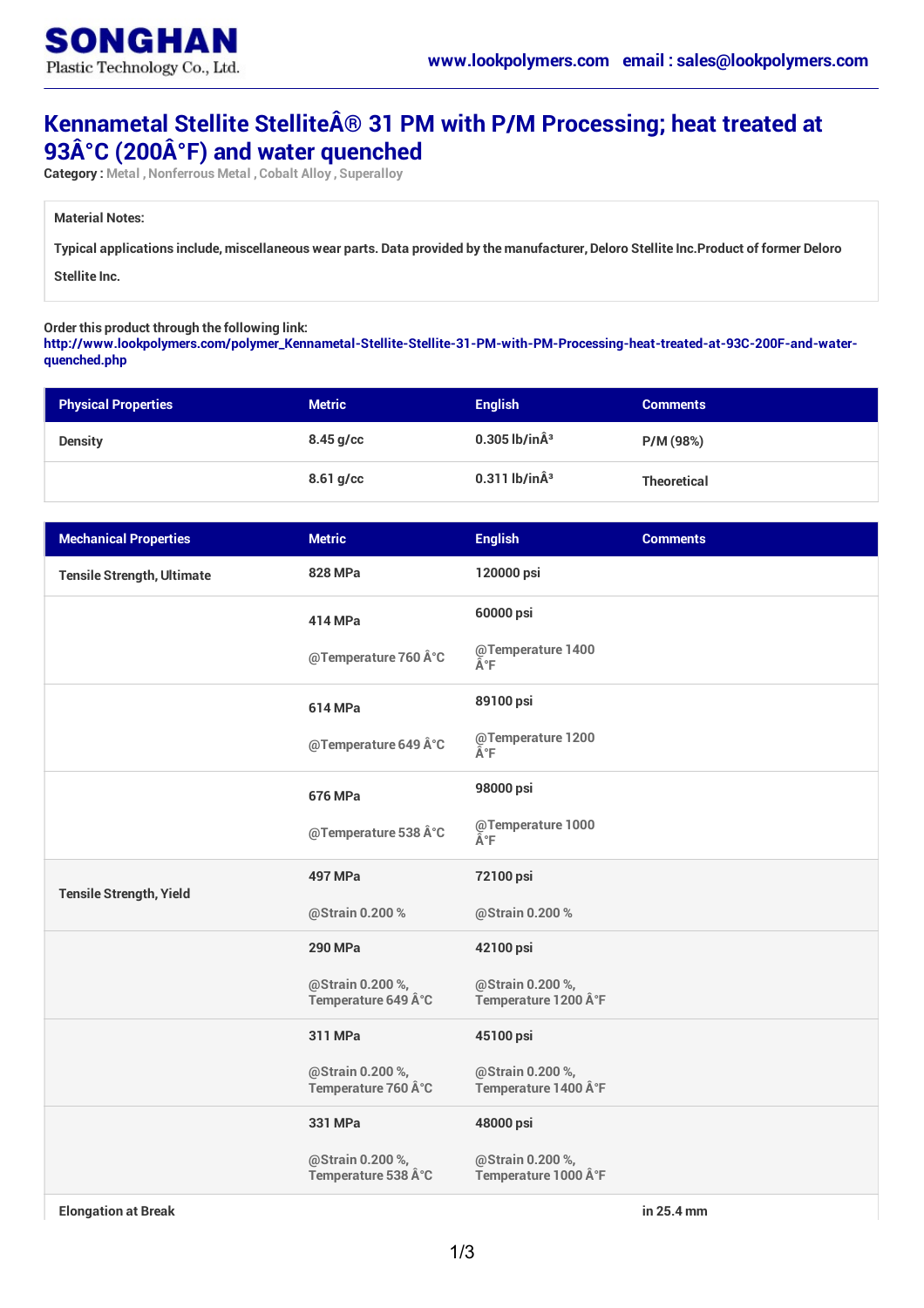

| <b>Mechanical Properties</b> | <b>Metric</b>       | <b>English</b>          | <b>Comments</b> |
|------------------------------|---------------------|-------------------------|-----------------|
|                              | 13%                 | 13%                     | in 25.4 mm      |
|                              | @Temperature 649 °C | @Temperature 1200<br>°F |                 |
|                              | 14%                 | 14 %                    | in 25.4 mm      |
|                              | @Temperature 538 °C | @Temperature 1000<br>°F |                 |
|                              | 21%                 | 21 %                    |                 |
|                              | @Temperature 760 °C | @Temperature 1400<br>°F | in 25.4 mm      |

| <b>Thermal Properties</b> | <b>Metric</b>                                 | <b>English</b>                                      | <b>Comments</b> |
|---------------------------|-----------------------------------------------|-----------------------------------------------------|-----------------|
|                           | 14.1 µm/m-°C                                  | 7.83 µin/in-°F                                      |                 |
| <b>CTE, linear</b>        | @Temperature 21.0 -<br>$316 \hat{A}^{\circ}C$ | @Temperature 69.8 -<br>$601 \hat{A}$ <sup>°</sup> F |                 |
|                           | 14.5 µm/m-°C                                  | 8.06 µin/in-°F                                      |                 |
|                           | @Temperature 21.0 -<br>427 $\hat{A}^{\circ}C$ | @Temperature 69.8 -<br>801 °F                       |                 |
|                           | 15.1 $\hat{A}$ µm/m- $\hat{A}^{\circ}$ C      | 8.39 µin/in-°F                                      |                 |
|                           | @Temperature 21.0 -<br>538 °C                 | @Temperature 69.8 -<br>$1000 \hat{A}$ °F            |                 |
|                           | 15.7 $\hat{A}$ µm/m- $\hat{A}^{\circ}$ C      | 8.72 µin/in-°F                                      |                 |
|                           | @Temperature 21.1 -<br>649 $\hat{A}^{\circ}C$ | @Temperature 70.0 -<br>1200 $\hat{A}^{\circ}F$      |                 |
|                           | 16.5 µm/m-°C                                  | 9.17 µin/in-°F                                      |                 |
|                           | @Temperature 21.1 -<br>816 °C                 | @Temperature 70.0 -<br>1500 °F                      |                 |
|                           | 16.6 µm/m-°C                                  | 9.22 µin/in-°F                                      |                 |
|                           | @Temperature 21.1 -<br>871 °C                 | @Temperature 70.0 -<br>1600 °F                      |                 |

| <b>Component Elements Properties</b> | <b>Metric</b> | <b>English</b> | <b>Comments</b> |
|--------------------------------------|---------------|----------------|-----------------|
| Carbon, C                            | 0.50%         | 0.50%          |                 |
| Chromium, Cr                         | 25.5%         | 25.5%          |                 |
| Cobalt, Co                           | 50 %          | 50 %           | As remainder    |
| Iron, Fe                             | $\leq$ 2.0 %  | $\leq$ 2.0 %   |                 |
| Manganese, Mn                        | $\le$ 1.0 %   | $\leq 1.0\%$   |                 |